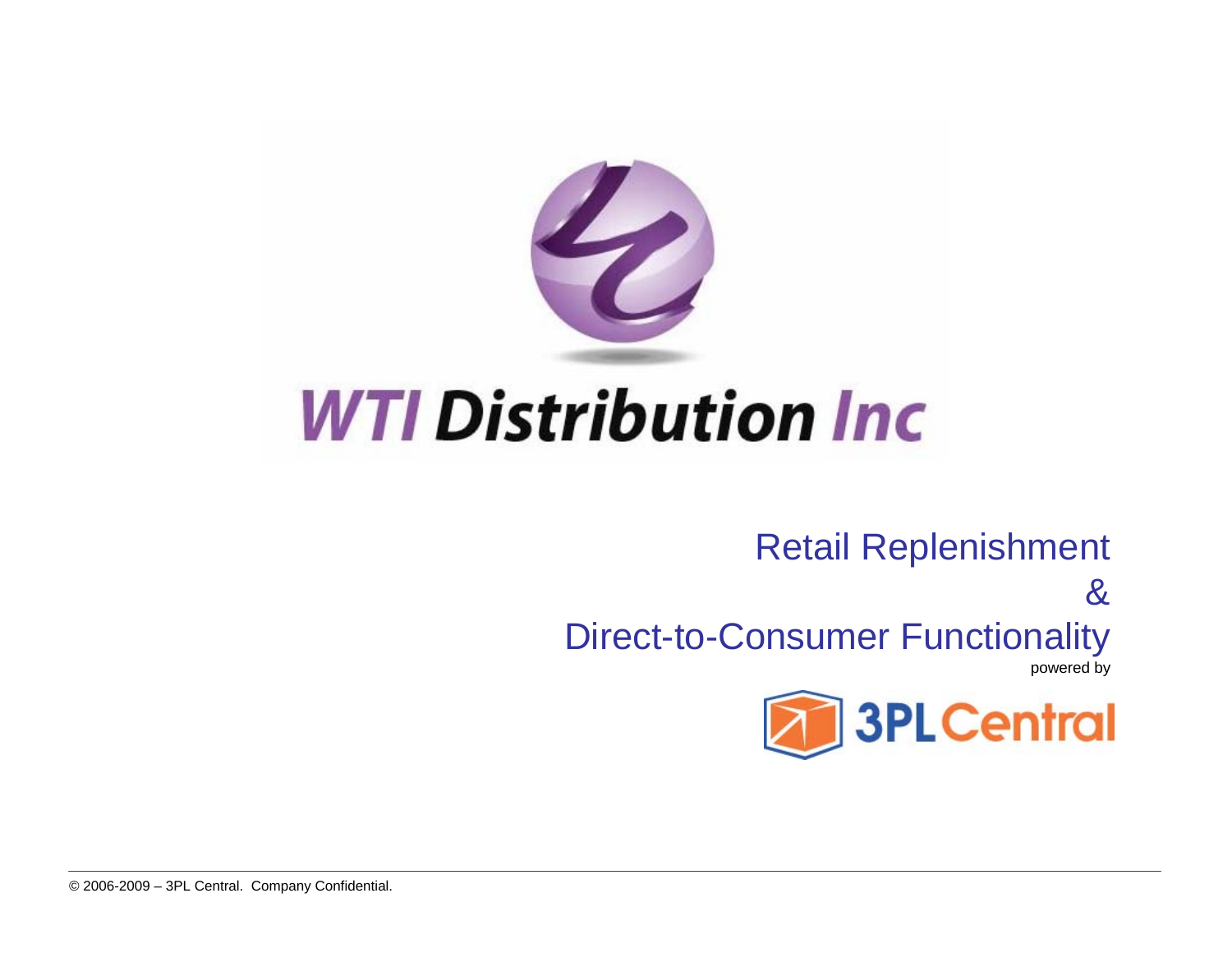#### Retail Replenishment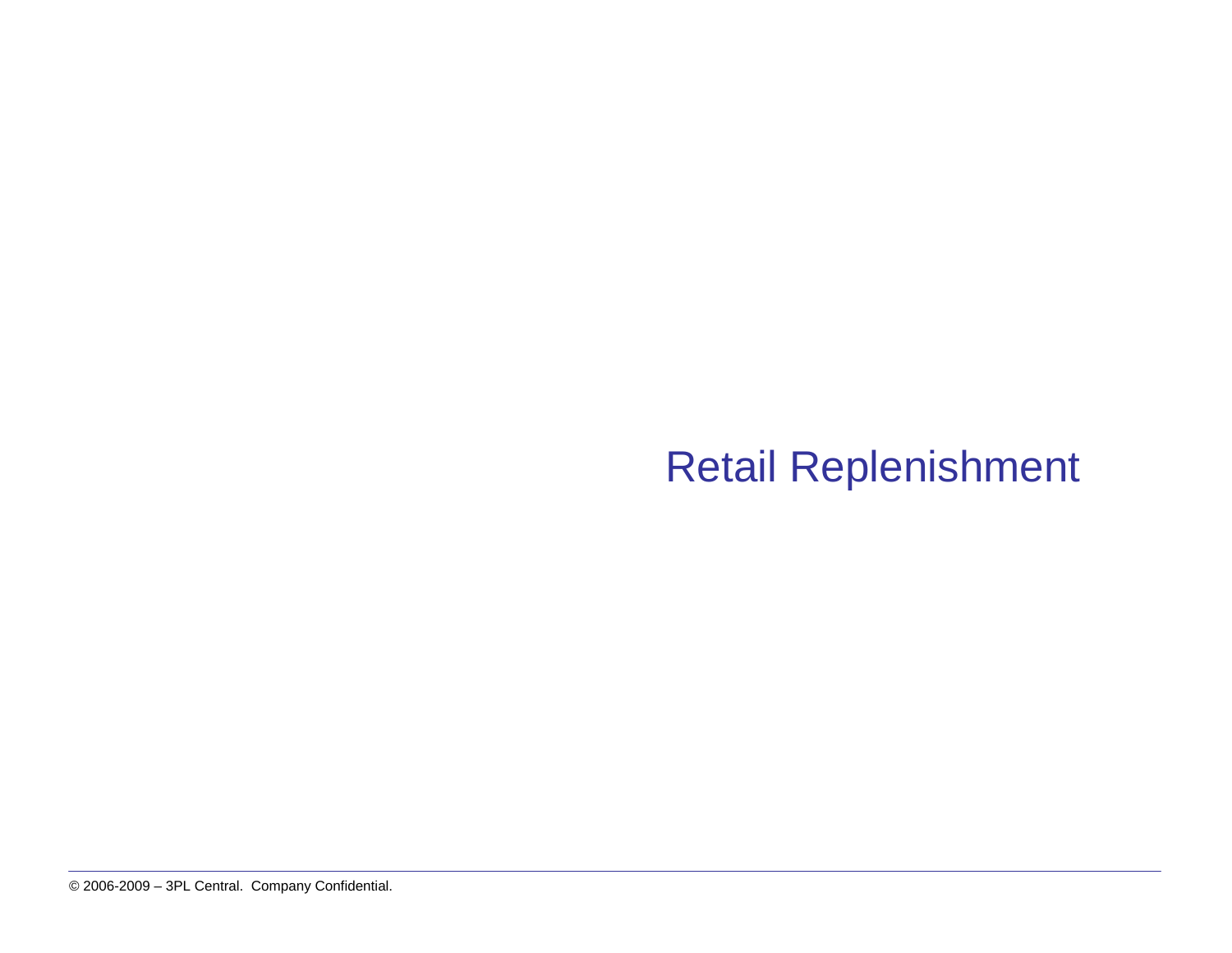

### Key Retail Replenishment Benefits

- Eliminate Data Entry Errors
	- Full EDI Capabilities (for Inbound Orders and Outbound ASNs)
- 100% Retailer Compliance (EDI and Labeling)
- Complete Visibility Throughout Process
- We Can Scale as You Add Retailers
- Single System Supports both Retailer Replenishment and Direct-to-Consumer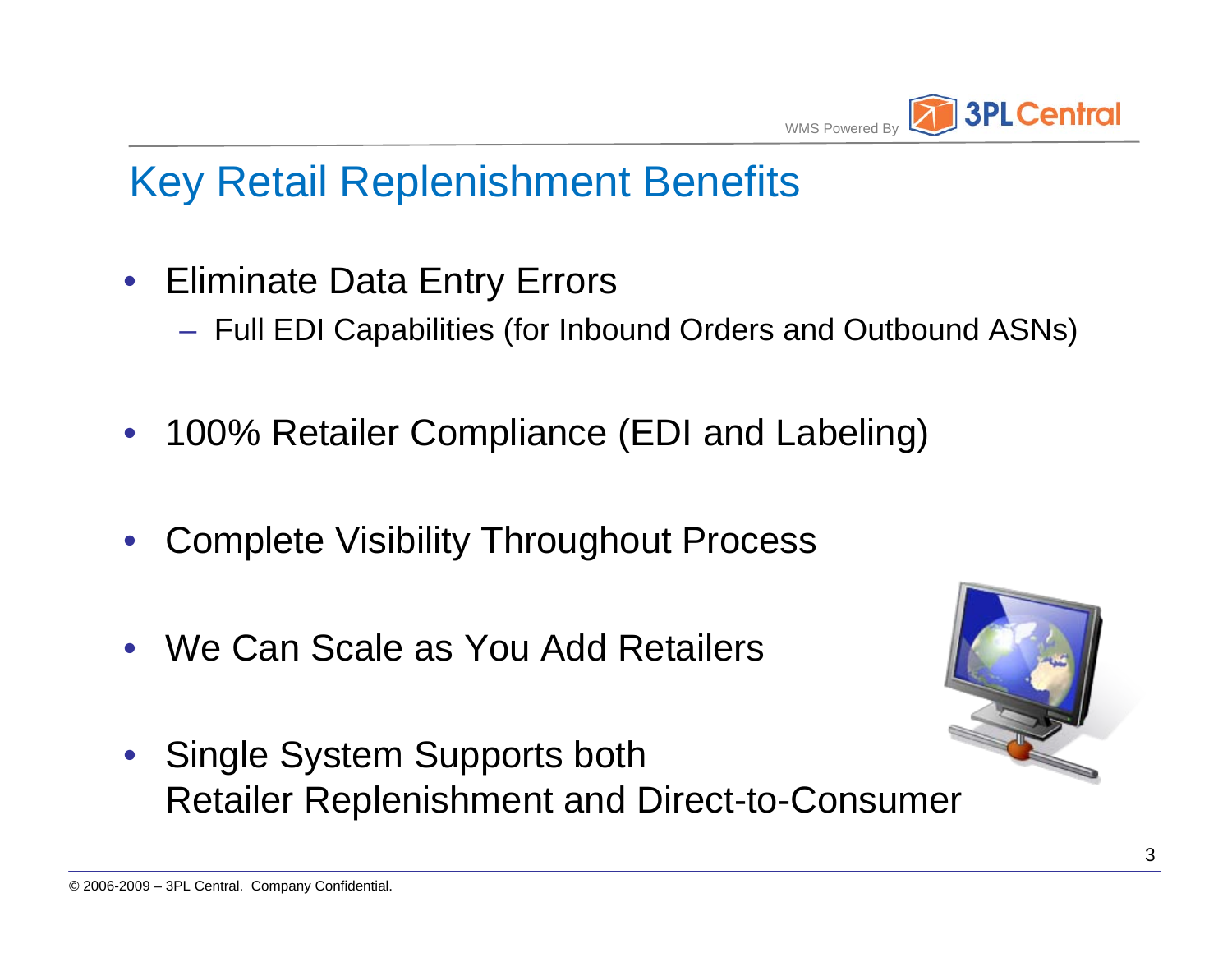

#### Full Retailer Replenishment Support

- Capture Shipment Request (EDI 940) by Customer/Retailer
	- Able to receive orders directly from supplier (you) or via EDI service providers
- Support Pick, Pack, Palletizing and Labeling Orders Correctly
	- Assigning Unique Carton IDs
	- Generating Retailer-compliant UCC-128 Labels
	- Proper Label Placement
- Routing and Printing of Bill of Ladings (BOL)
	- Support for EDI 753 Routing Requests
	- Batch BOL (if necessary)
- Capturing and Returning ASN (EDI 856) Data
	- Includes carton level details and tracking numbers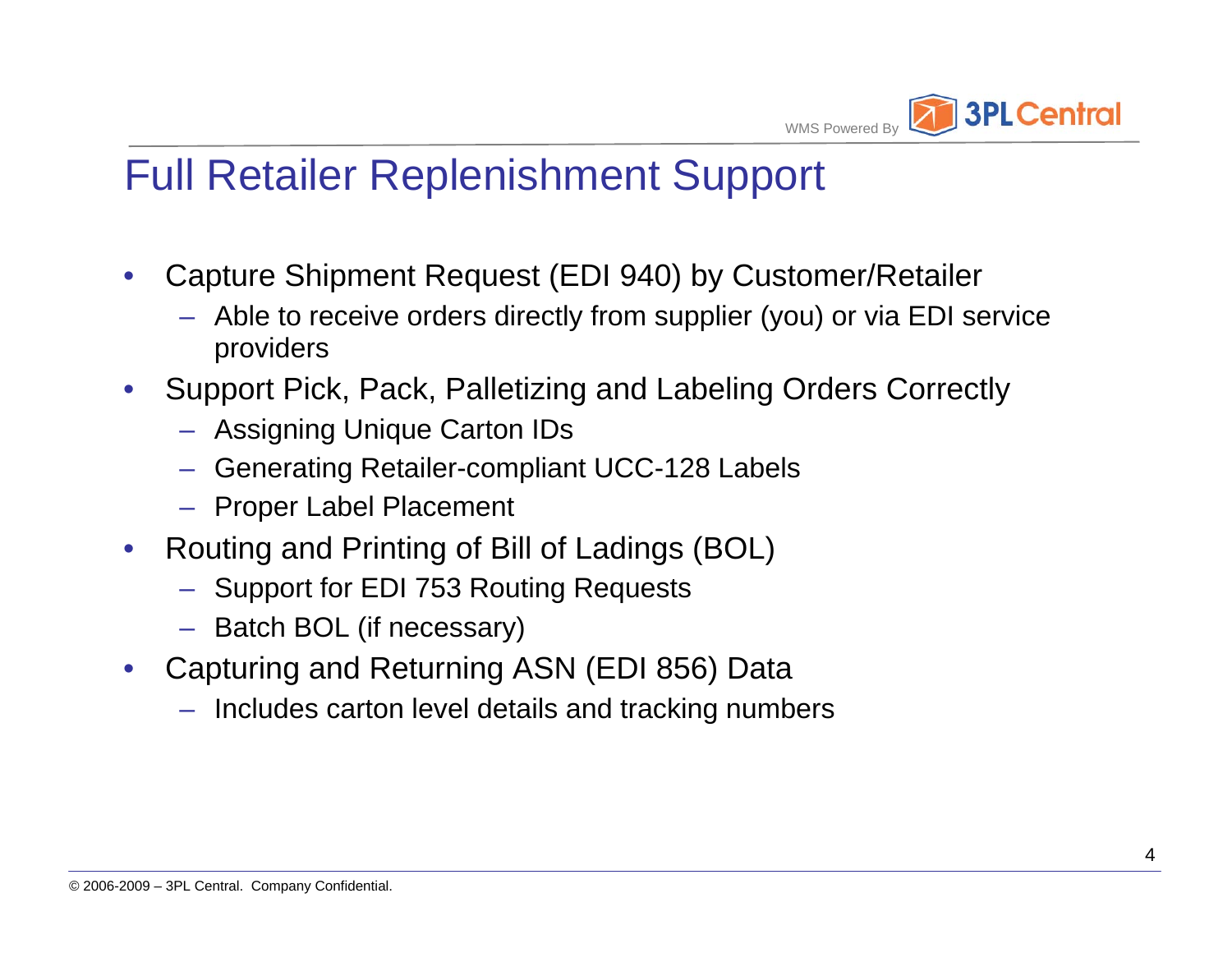

#### Advanced Features

- Barcode Scanning
	- Lot Number, Serial Number and/or Expiration Date **Tracking**
- EDI Integration Ready
	- 6 Standard File Formats
		- X12
		- Tab-Delimited
		- Fixed Position Flat-File
		- XML
		- or
		- Pre-wired with EDI Service Providers: SPS Commerce, DiCentral, ActData, and Spring Systems

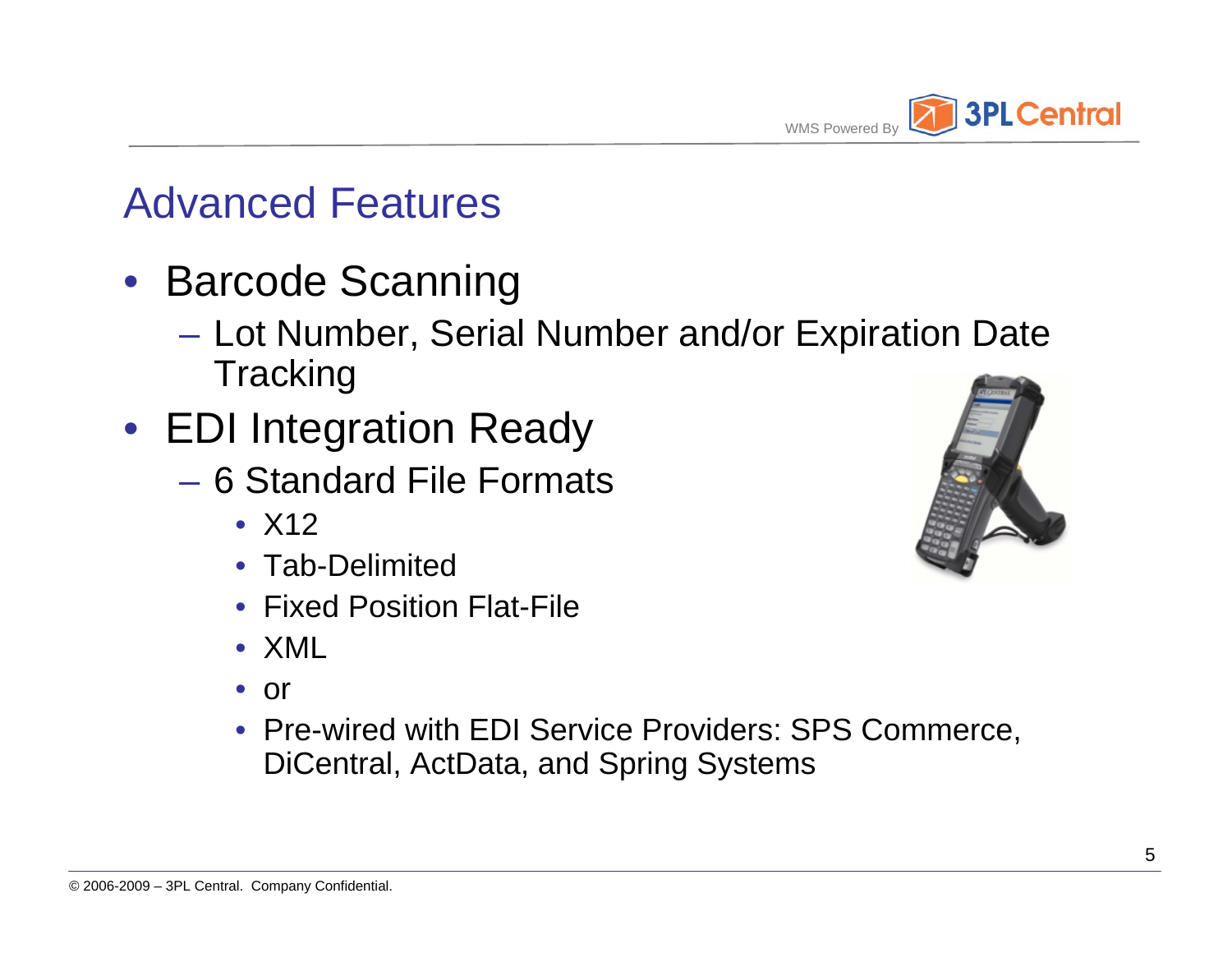

## Direct EDI Integration



3PL Central supports direct integration with suppliers in the following situations:

- Supplier maps to one of 3PL Central's standard formats (X12, Tab-delimited, Fixed Position Flat File or XML)
- 3PL Central performs custom programming (for a fee) and maps to the supplier's formats
- Business-to-Business When no direct to retailer communications is needed (e.g. EDI 856). For retailer integration we partner with SPS Commerce, DiCentral, ActData and Spring Systems or your existing EDI service provider.

© 2006-2009 – 3PL Central. Company Confidential.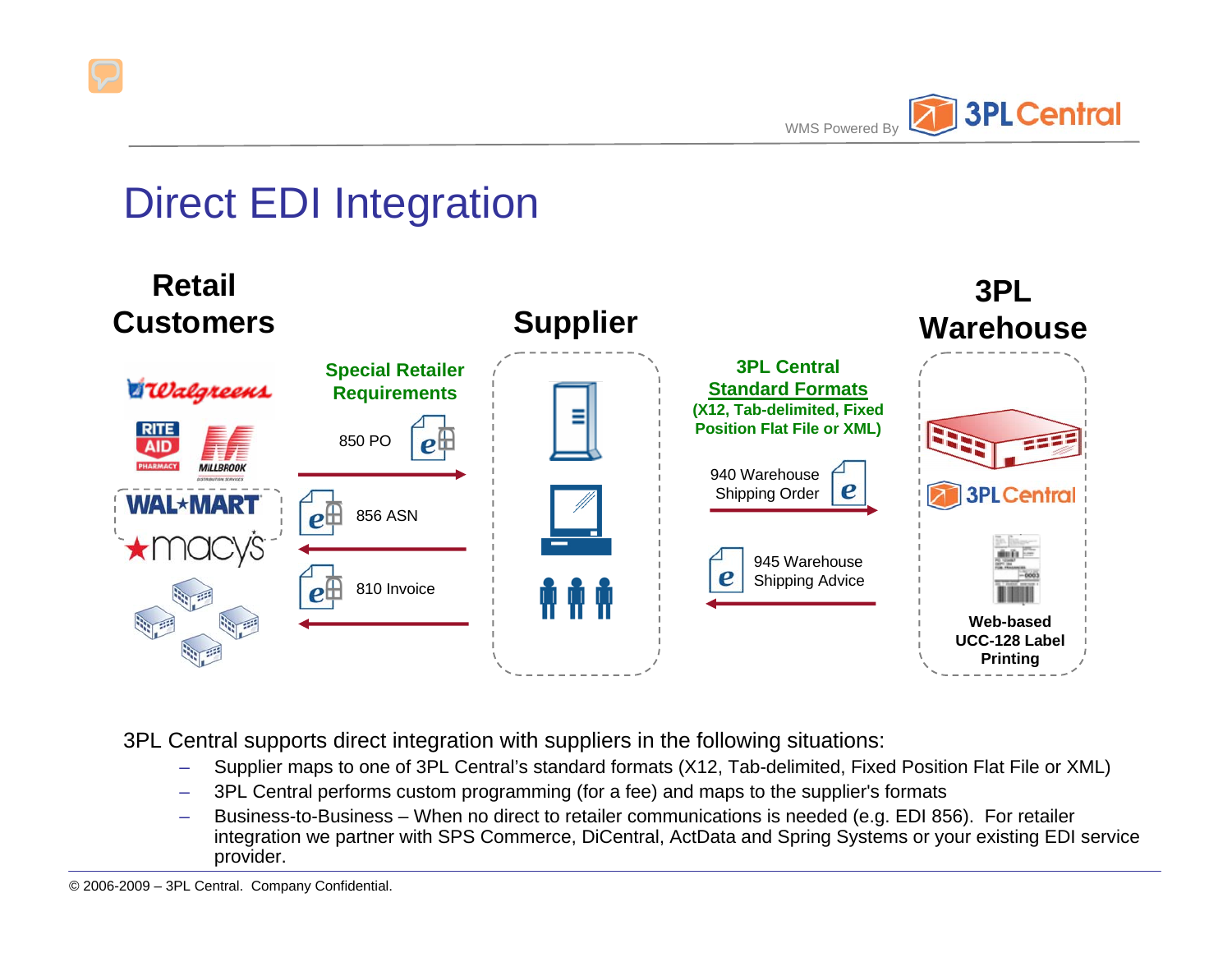

#### EDI Integration Using Solution Providers **Accuracy Accuracy**

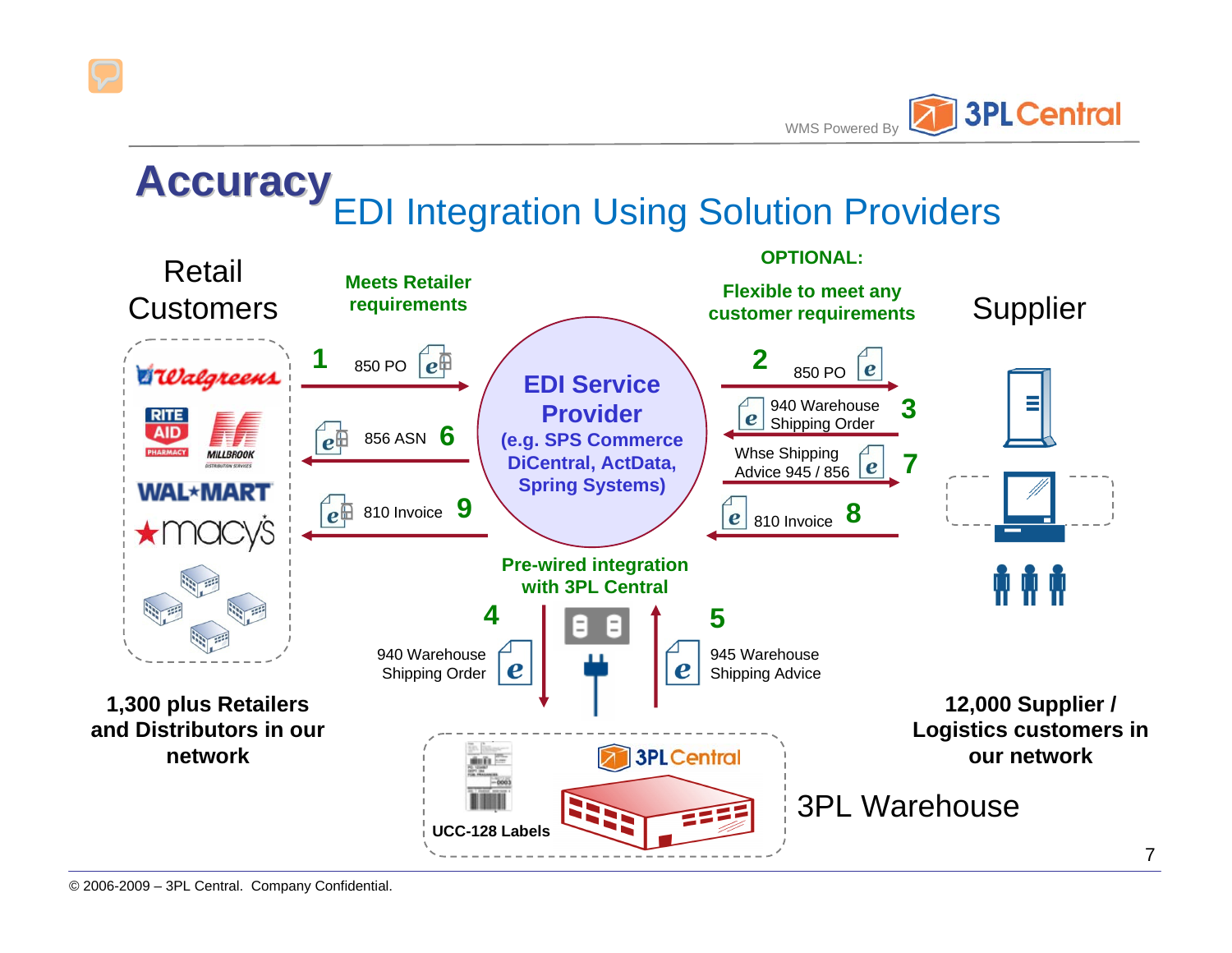

# Key EDI Questions:

- What retailers are you connecting to?
- Does your customer require an Advanced Ship Notice (856)?
- Does your customer require UCC-128 Label(s)?
- How do you want to exchange electronic documents?
- How are you doing EDI today? In house software or are you working with a service provider?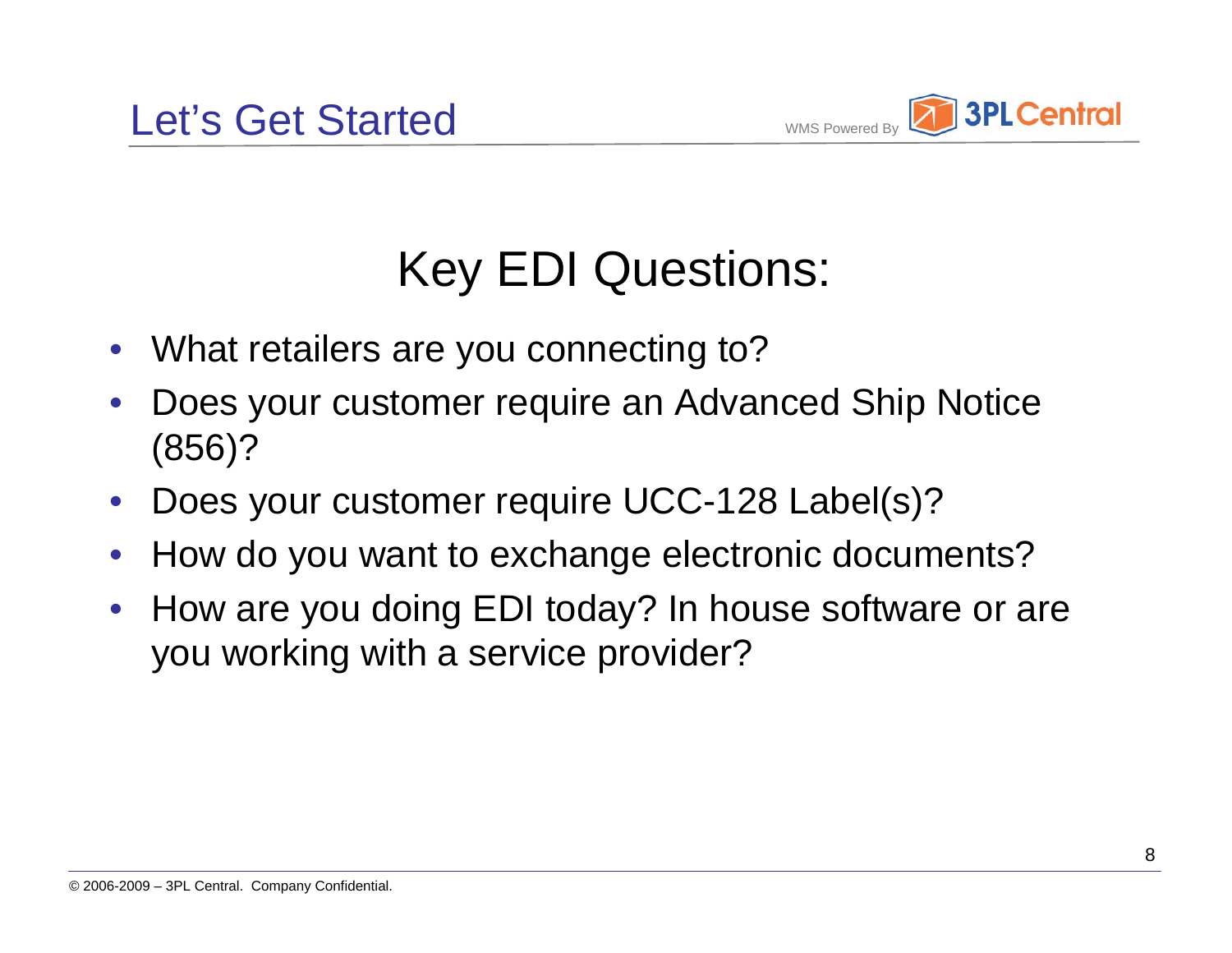

## Direct-to-Consumer Functionality

© 2006-2009 – 3PL Central. Company Confidential.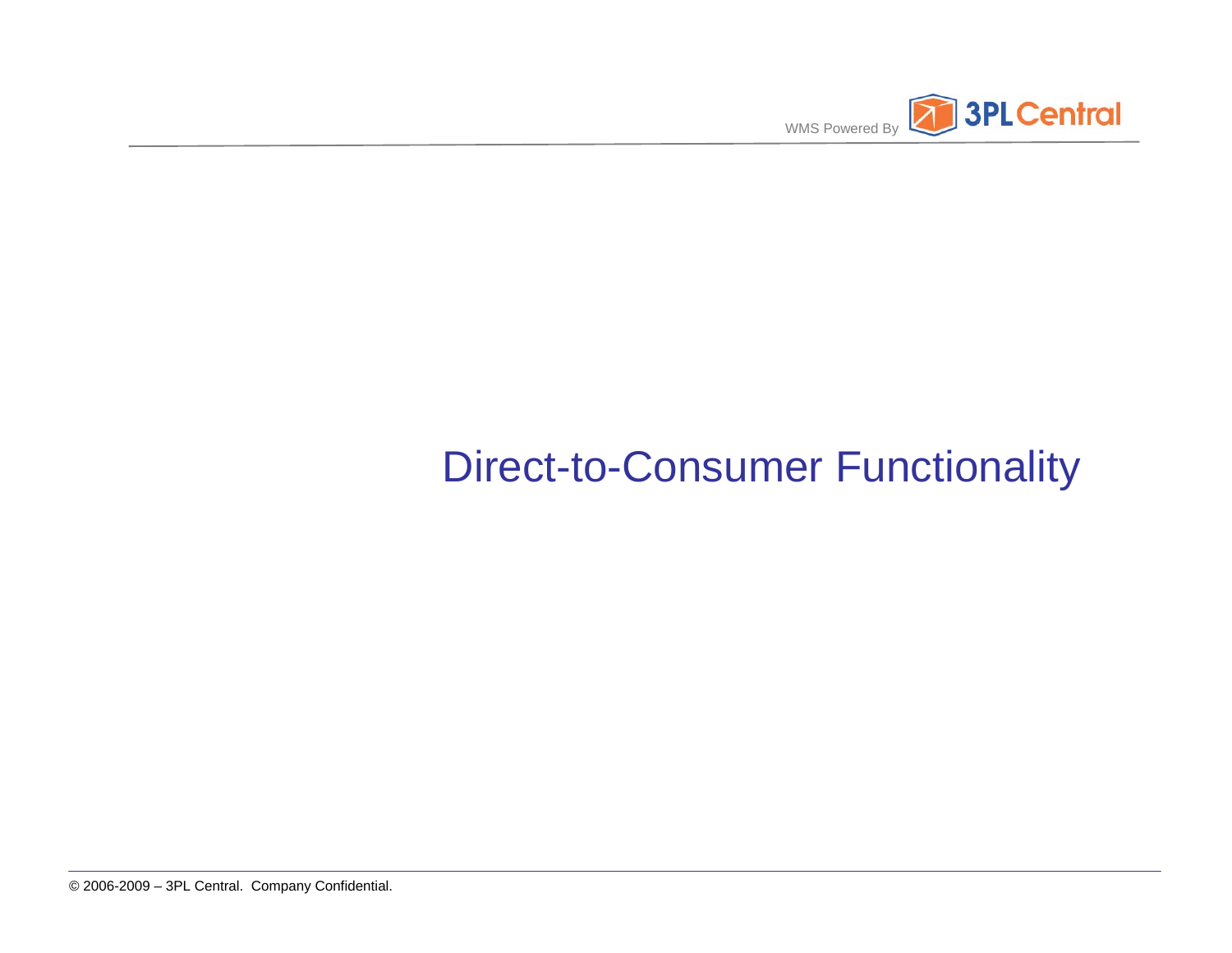

#### Key Direct-to-Consumer Benefits

- Integration via Open API supports integration with all major shopping carts
- Capable of bi-directional communication with shopping carts to accept orders and feed back tracking numbers
- Your logo on the packing slip (fully customizable packing slips)
- Integration with UPS and FedEx and USPS eliminates any shipping errors due to retyping orders/addresses
- Optional email notifications internally or directly to consumers

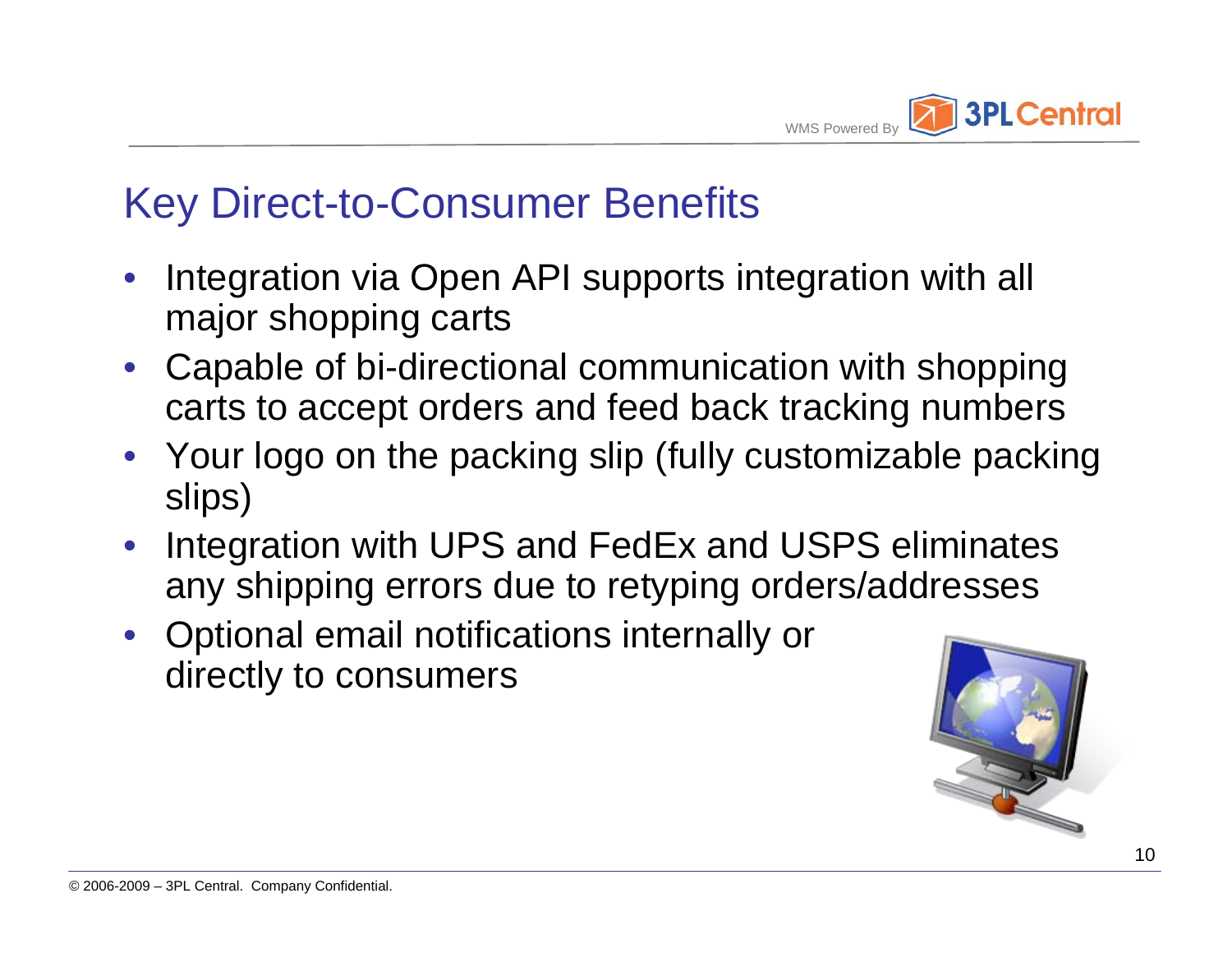

#### Support for Multiple Integration Scenarios

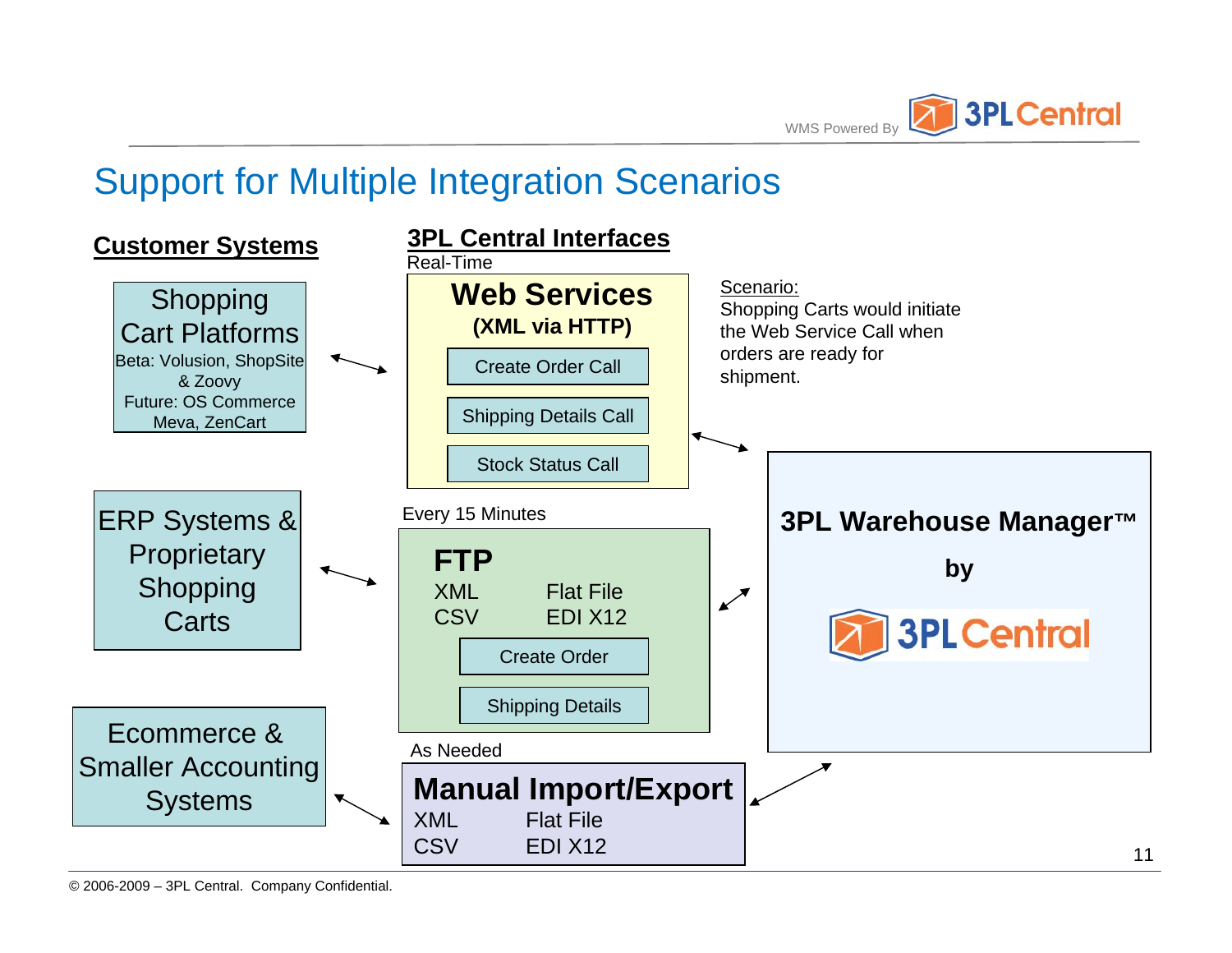

### Sample Custom Packing Slip

| Master Research<br>456 Main Way<br>Studeway, AZ 94125<br>Phone (635) 555-5555<br>Fax (635) 555-1234 |                                                                          |                      | 'acking Slip                                                                                                                                                                       |                                                                                                                                                 |                                                                                                                                                                                                                                                                                                 |                                                                                                                                                                                                               |
|-----------------------------------------------------------------------------------------------------|--------------------------------------------------------------------------|----------------------|------------------------------------------------------------------------------------------------------------------------------------------------------------------------------------|-------------------------------------------------------------------------------------------------------------------------------------------------|-------------------------------------------------------------------------------------------------------------------------------------------------------------------------------------------------------------------------------------------------------------------------------------------------|---------------------------------------------------------------------------------------------------------------------------------------------------------------------------------------------------------------|
| Order Dates                                                                                         | May 14, 2010                                                             | Date:                |                                                                                                                                                                                    |                                                                                                                                                 |                                                                                                                                                                                                                                                                                                 |                                                                                                                                                                                                               |
| <b>Order Number:</b>                                                                                | 34567                                                                    | <b>Customer Cont</b> |                                                                                                                                                                                    |                                                                                                                                                 |                                                                                                                                                                                                                                                                                                 |                                                                                                                                                                                                               |
|                                                                                                     | Purchase Order: PO3421-90837-01                                          | <b>Customer Acco</b> | <b>Light Stick Trading</b><br>20828 Main St                                                                                                                                        |                                                                                                                                                 |                                                                                                                                                                                                                                                                                                 |                                                                                                                                                                                                               |
| Ship To:                                                                                            | XYZ, Inc.                                                                | <b>Bill To:</b>      | Chatsworth, CA. 96655                                                                                                                                                              |                                                                                                                                                 |                                                                                                                                                                                                                                                                                                 |                                                                                                                                                                                                               |
|                                                                                                     | Attn: Research Department                                                |                      |                                                                                                                                                                                    | Order Number: «Trenslints, Reference Num-                                                                                                       |                                                                                                                                                                                                                                                                                                 |                                                                                                                                                                                                               |
|                                                                                                     | 789 Main Street                                                          |                      | www.lightsticks.com                                                                                                                                                                |                                                                                                                                                 |                                                                                                                                                                                                                                                                                                 |                                                                                                                                                                                                               |
|                                                                                                     | Andown, MN 98015                                                         |                      | To REORDER Light Stick call 1-877-444-5445                                                                                                                                         |                                                                                                                                                 |                                                                                                                                                                                                                                                                                                 |                                                                                                                                                                                                               |
|                                                                                                     |                                                                          |                      | Onter Number: «Transinto. ReferenceN um»                                                                                                                                           | flyou are making a return, please take a<br>a Replacement or a Refund                                                                           |                                                                                                                                                                                                                                                                                                 |                                                                                                                                                                                                               |
| Part #                                                                                              | <b>Description</b>                                                       | <b>Unit Type</b>     | -ShipTo.Name -                                                                                                                                                                     | Reason for return                                                                                                                               | Wally's Fulfillment                                                                                                                                                                                                                                                                             |                                                                                                                                                                                                               |
|                                                                                                     | 'D' rings, 3/4 in., 1 in., 2 in. (two of each in                         |                      | ChisTo.Add rest Add rest 1.<br>ShipTo.Add rest Add ress2                                                                                                                           | a Defective a Demoged in Shipment<br>a Not satisfied Please specify:                                                                            | 20828 Lassen St.                                                                                                                                                                                                                                                                                |                                                                                                                                                                                                               |
| 23A7-D892                                                                                           | set)                                                                     | Set                  | ShipTo.Address.City  -ShipTo.Address.State . - ShipTo.Address.Zip<br>ShipTo Address Country -                                                                                      |                                                                                                                                                 | Chatsworth, CA, 91311                                                                                                                                                                                                                                                                           |                                                                                                                                                                                                               |
| 390D 1-J349                                                                                         | Wafers, silicone - steel blue, 6 in. (package                            | Package              | The nit you for your recent purchase!                                                                                                                                              |                                                                                                                                                 |                                                                                                                                                                                                                                                                                                 |                                                                                                                                                                                                               |
|                                                                                                     | of 12)                                                                   | Each                 |                                                                                                                                                                                    |                                                                                                                                                 | www.wallys.com                                                                                                                                                                                                                                                                                  |                                                                                                                                                                                                               |
| 208R4-Q289                                                                                          | Core extruding apparatus, sediment corer                                 |                      | Returns Policy. I understand that if I am not fully satisfied with my products I may Other:<br>return my product within 80 days of original purchase date for a full refund of the | Mail the package to:                                                                                                                            |                                                                                                                                                                                                                                                                                                 |                                                                                                                                                                                                               |
|                                                                                                     |                                                                          |                      | purchase price less shipping and handling.                                                                                                                                         | Light Stick Trading                                                                                                                             | Order Number: «Transinfo.ReferenceNum                                                                                                                                                                                                                                                           | If you are making a return, please take a moment to complete the following:<br>c Replacement or c Refund                                                                                                      |
|                                                                                                     |                                                                          |                      | Membership Terms and Conditions: If I enroll in the refill membership program I                                                                                                    | 20828 Main 51                                                                                                                                   | <shipto.name></shipto.name>                                                                                                                                                                                                                                                                     | Reason for return                                                                                                                                                                                             |
|                                                                                                     |                                                                          |                      | a magnesing to be automatically charged my credit cand every 30 days \$44.99 +                                                                                                     | Chatsworth, CA. 96655                                                                                                                           | «ShipTo.CompanyName»<br>"ShinTo Address Addressi»                                                                                                                                                                                                                                               | o Defective o Damaged in Shipment<br>a Not satisfied Please specify                                                                                                                                           |
|                                                                                                     |                                                                          |                      | 20 3 3 2 2 M for a 6 packs of 3 refill cartridges or 229 3 3 plus 2 8 3 3 2 2 M for 8 packs<br>of 5 refill contridees. I understand that I can cancel future shipments by calline  | If you have paid by credit cant, the charge                                                                                                     | «ShipTo.Address.Address2»<br>«ShipTo.Address.City», «ShipTo.Address.State» «ShipTo.Address.Zip»                                                                                                                                                                                                 |                                                                                                                                                                                                               |
|                                                                                                     |                                                                          |                      | customer service and returning any sealed unused Product to our warehouse. We                                                                                                      | will tale place 80 days after the initial pa<br>your privacy is important to us and we                                                          | «ShipTo.Address.Country»                                                                                                                                                                                                                                                                        |                                                                                                                                                                                                               |
|                                                                                                     |                                                                          |                      | are urable to refund on any opened or damaged product Refilishionents will<br>continue until licelli to cence I my Membership at 1477-948-9507 M-F Dam-6 pm                        | renties                                                                                                                                         | Thank you for your recent purchase!                                                                                                                                                                                                                                                             |                                                                                                                                                                                                               |
|                                                                                                     |                                                                          |                      | CST or by emailing as at support@knightsticks.com. By clicking to onter I                                                                                                          | We hope you enjoy your purchase and                                                                                                             | Our products are 100% guaranteed.                                                                                                                                                                                                                                                               | Other:<br>Mail the package to:                                                                                                                                                                                |
|                                                                                                     |                                                                          |                      | represent that I have read and agree to the Privacy Policy and full Terms and<br>Conditions of this offers nd I understand that this consumer the reaction involves a Thank you    |                                                                                                                                                 | If for any reason you are not completely satisfied with your purchase, please                                                                                                                                                                                                                   | Hellywood Labs                                                                                                                                                                                                |
|                                                                                                     |                                                                          |                      | negative outlon and that I will be lie ble for payine nt of product that was chipped                                                                                               |                                                                                                                                                 | replace it in its original shipping carton and packaging material, along with a copy<br>of this invoice, and return it - insured postage prepaid - within 30 days of receipt 20828 Lassen St.                                                                                                   |                                                                                                                                                                                                               |
|                                                                                                     | Comments: Backordered items will ship as they become as                  |                      | to me, and future shipments of product. if I fail to notify customer service to stop<br>supplying the product to me.                                                               |                                                                                                                                                 | for a full refund (less s&h).                                                                                                                                                                                                                                                                   | Chatsworth, CA. 91311                                                                                                                                                                                         |
|                                                                                                     |                                                                          |                      | Order Receipt<br>Order Date:<br>«CreationDate»<br>nam<br>Description<br>Qι<br>corde rite m'Ol: he mDes cription<br>onterits millip<br>«Orde rite m131⊆KU»                          | Hollywood Prescription Return Policy: Our normal 30 day exchange/refund policy<br>is applicable within 30 days of receiving your initial order. | If you have paid by credit card, the charge will show as Hollywood Labs. Multi-payments<br>will take place \$0 days after the initial payment, unless otherwise stated. Please note that<br>your privacy is important to us and we do not share customer information with any other<br>parties. |                                                                                                                                                                                                               |
|                                                                                                     | Please contact the Customer Service department at (653) 555-1234 with an |                      | ring rule/Oby                                                                                                                                                                      |                                                                                                                                                 |                                                                                                                                                                                                                                                                                                 | We hope you enjoy your purchase and we look forward to serving you again.                                                                                                                                     |
|                                                                                                     | Thank you for your order!                                                |                      | contente m'119 contente m'1] SKU- contente m'1]: itemDes criptions                                                                                                                 |                                                                                                                                                 |                                                                                                                                                                                                                                                                                                 | Thank you                                                                                                                                                                                                     |
|                                                                                                     |                                                                          |                      | cine retractors.<br>«onte rite m215 KU» conte rite m21:tte mDes cription»<br>contents m21P                                                                                         |                                                                                                                                                 |                                                                                                                                                                                                                                                                                                 |                                                                                                                                                                                                               |
|                                                                                                     |                                                                          |                      | cine retruces.<br>conteritem@j# conteritem@jdKU. conteritem(4):itemDescription.                                                                                                    |                                                                                                                                                 | <b>Order Receipt</b><br>Order Date:                                                                                                                                                                                                                                                             |                                                                                                                                                                                                               |
|                                                                                                     |                                                                          |                      | rinary Invogy»                                                                                                                                                                     |                                                                                                                                                 | «CreationDate»<br>Qty<br>tem                                                                                                                                                                                                                                                                    | Description<br>Shipped                                                                                                                                                                                        |
|                                                                                                     |                                                                          |                      | «onte rite m[4] S KU» conte rite m[4]: te mDes cription»<br>contente m(4) P<br>rimary InvOby =                                                                                     |                                                                                                                                                 | «orderitem(0):P «orderitem(0):SKU» «orderitem(0):ItemDescription»                                                                                                                                                                                                                               | «orderitem[0]:PrimarylnvQty»                                                                                                                                                                                  |
|                                                                                                     |                                                                          |                      | party rise with the content for middle KU- content for middler mDescriptions                                                                                                       |                                                                                                                                                 | rimarylnvQty»                                                                                                                                                                                                                                                                                   |                                                                                                                                                                                                               |
|                                                                                                     |                                                                          |                      | ring reinväter<br>.coderitem(6):P - - onteritem(6):SKU- - - onteritem(6): hemDes cription-                                                                                         |                                                                                                                                                 | rimaryinvQty»                                                                                                                                                                                                                                                                                   | =orderitem(0):PrimaryInvQty=                                                                                                                                                                                  |
|                                                                                                     |                                                                          |                      | rima ry InvOtry                                                                                                                                                                    |                                                                                                                                                 |                                                                                                                                                                                                                                                                                                 | «orderitem(0):PrimarvinvOtv»                                                                                                                                                                                  |
|                                                                                                     |                                                                          |                      |                                                                                                                                                                                    |                                                                                                                                                 | rimervinvQtv»<br>«orderitem(3):P<br>«orderitem[3]:SKU» «orderitem[3]:ItemDescription»                                                                                                                                                                                                           | «orderitem(0):PrimarvinvQtv»                                                                                                                                                                                  |
|                                                                                                     |                                                                          |                      |                                                                                                                                                                                    | 877-343-9587                                                                                                                                    | rimarylnvQty»                                                                                                                                                                                                                                                                                   |                                                                                                                                                                                                               |
|                                                                                                     |                                                                          |                      |                                                                                                                                                                                    | Customer Service Email: support@knightsticks.com                                                                                                | rimervinvOtv»                                                                                                                                                                                                                                                                                   | «orderitem(0):PrimaryInvQty»                                                                                                                                                                                  |
|                                                                                                     |                                                                          |                      |                                                                                                                                                                                    | Mon-Fridam-6 pm CST                                                                                                                             | «orderitem[3]:P «orderitem[3]:SKU» «orderitem[3]:ItemDescription»                                                                                                                                                                                                                               | «orderitem(0):PrimarvinvQtv»                                                                                                                                                                                  |
|                                                                                                     |                                                                          |                      |                                                                                                                                                                                    | To REORDER call 1-877-444-544                                                                                                                   | rimarylnvQty»                                                                                                                                                                                                                                                                                   | «ordentem(0):PrimarylnvQty»                                                                                                                                                                                   |
|                                                                                                     |                                                                          |                      |                                                                                                                                                                                    |                                                                                                                                                 | rimarylnvQty»                                                                                                                                                                                                                                                                                   |                                                                                                                                                                                                               |
|                                                                                                     |                                                                          |                      |                                                                                                                                                                                    |                                                                                                                                                 |                                                                                                                                                                                                                                                                                                 |                                                                                                                                                                                                               |
|                                                                                                     |                                                                          |                      |                                                                                                                                                                                    |                                                                                                                                                 |                                                                                                                                                                                                                                                                                                 |                                                                                                                                                                                                               |
|                                                                                                     |                                                                          |                      |                                                                                                                                                                                    |                                                                                                                                                 |                                                                                                                                                                                                                                                                                                 | 1-877-844-3510. Start your free 14-Day Trial and if decide to keep your Lip-Treatment System, you will be billed for your 30-                                                                                 |
|                                                                                                     |                                                                          |                      |                                                                                                                                                                                    |                                                                                                                                                 |                                                                                                                                                                                                                                                                                                 | Day Supply at the discounted price of \$78.72, As a Hollywood Prescription VIP member you will receive a fresh Lip-Treatment<br>System every 30 days at the same 43% discount, plus D&H on ALL future orders. |
|                                                                                                     |                                                                          |                      |                                                                                                                                                                                    |                                                                                                                                                 |                                                                                                                                                                                                                                                                                                 |                                                                                                                                                                                                               |
|                                                                                                     |                                                                          |                      |                                                                                                                                                                                    |                                                                                                                                                 |                                                                                                                                                                                                                                                                                                 | Customer ServiceEmail: CustomerService@wallys.com                                                                                                                                                             |
|                                                                                                     |                                                                          |                      |                                                                                                                                                                                    |                                                                                                                                                 |                                                                                                                                                                                                                                                                                                 | Telephone: 1-877-844-3510                                                                                                                                                                                     |
|                                                                                                     |                                                                          |                      |                                                                                                                                                                                    |                                                                                                                                                 |                                                                                                                                                                                                                                                                                                 | Mon-Fri 9 am - 5 pm EST                                                                                                                                                                                       |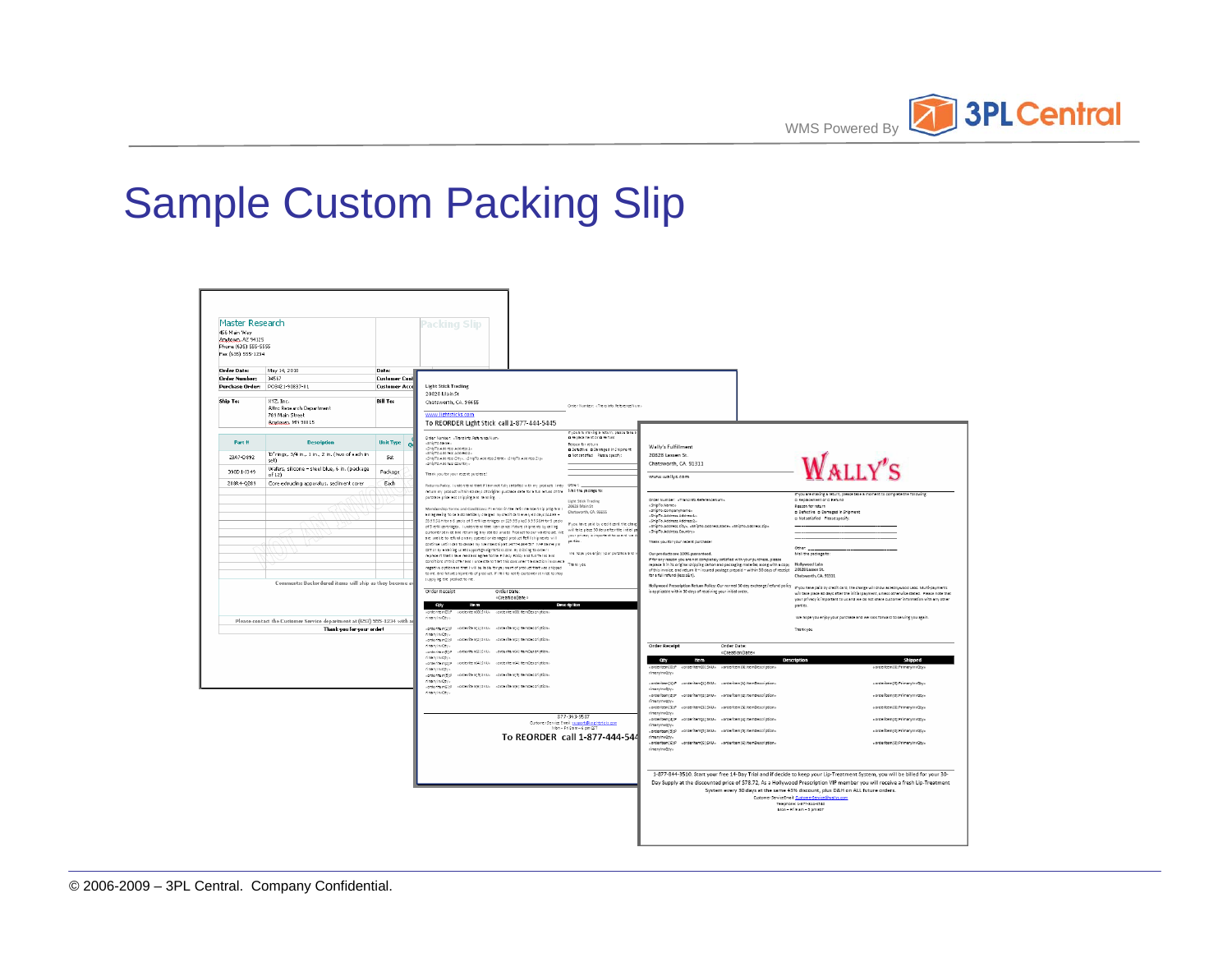

# **Visibility Sample Email Notifications**

- Automatic email notifications can be set up based on custom preferences and sent to you and/or your customers
	- Notifications available for shipments, receipts, stock status, and a variety of warehouse events.

| To: Mike Bell<br>Subject: Your Warehouse Receipt is in Stock - Ref# 76587658465 (3431).<br>Dear Ed's Electronics Mfg.,<br>Please be aware that 76587658465 (3431) has been counted and put into inventory. You may view this transaction online<br>by logging on to our website and clicking on the View Transaction Report.<br>Camer: UPS<br>Container #: 8888888<br>The following is a summary of the receipt:<br>SKU   Qualifier   Qty#   LotNumber Serial# | From: Steven Katz<br>Sent: Tuesday, February 03, 2009 2:59 PM |  |  |
|----------------------------------------------------------------------------------------------------------------------------------------------------------------------------------------------------------------------------------------------------------------------------------------------------------------------------------------------------------------------------------------------------------------------------------------------------------------|---------------------------------------------------------------|--|--|
|                                                                                                                                                                                                                                                                                                                                                                                                                                                                |                                                               |  |  |
|                                                                                                                                                                                                                                                                                                                                                                                                                                                                |                                                               |  |  |
|                                                                                                                                                                                                                                                                                                                                                                                                                                                                |                                                               |  |  |
|                                                                                                                                                                                                                                                                                                                                                                                                                                                                |                                                               |  |  |
|                                                                                                                                                                                                                                                                                                                                                                                                                                                                |                                                               |  |  |
|                                                                                                                                                                                                                                                                                                                                                                                                                                                                |                                                               |  |  |
|                                                                                                                                                                                                                                                                                                                                                                                                                                                                |                                                               |  |  |
|                                                                                                                                                                                                                                                                                                                                                                                                                                                                |                                                               |  |  |
|                                                                                                                                                                                                                                                                                                                                                                                                                                                                |                                                               |  |  |
|                                                                                                                                                                                                                                                                                                                                                                                                                                                                |                                                               |  |  |
|                                                                                                                                                                                                                                                                                                                                                                                                                                                                |                                                               |  |  |
| 10598<br>1,000.00                                                                                                                                                                                                                                                                                                                                                                                                                                              |                                                               |  |  |
| 23658<br>787878                                                                                                                                                                                                                                                                                                                                                                                                                                                |                                                               |  |  |
|                                                                                                                                                                                                                                                                                                                                                                                                                                                                | 1.00                                                          |  |  |